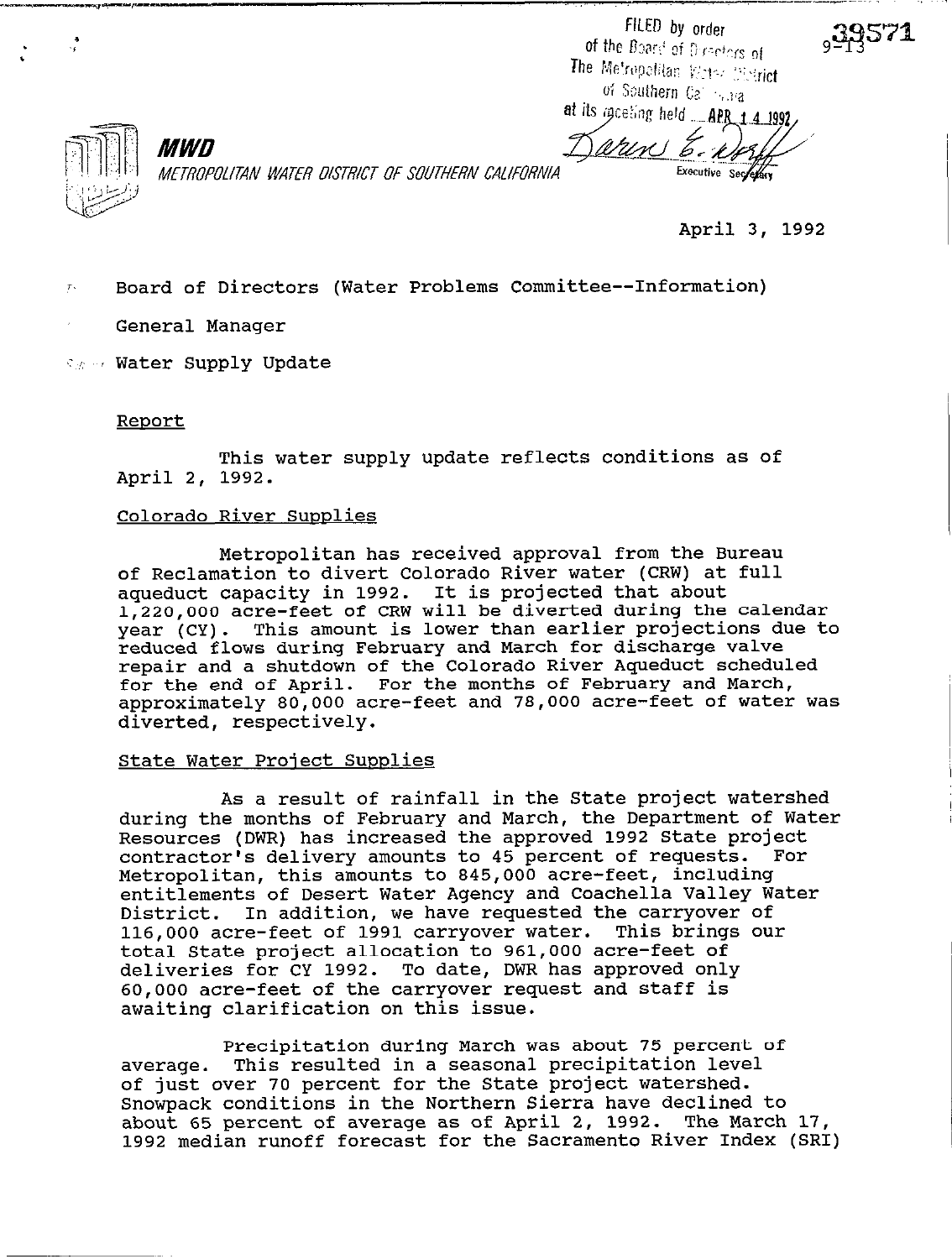## Board of Directors -2- April 3, 1992

was 10.2 million acre-feet. It is anticipated that due to the deteriorating snowpack and precipitation levels, the April 1 median SRI forecast will decline substantially to 9.5 million acre-feet or lower. While no increase in State project delivery approvals is expected in the near future, your Board will be updated of any changes in water supply allocations for the State Water Project as soon as we are notified by DWR.

### 1992 Water Supply Balance

Table 1 summarizes the current water supply balance for CY 1992. The projected demands reflect the action taken at the special meeting of your Board on March 27, 1992, reducing the stage of the Incremental Interruption and Conservation Plan from Stage III to Stage I effective April 1, 1992. The demand projection and the anticipated firm supply allocation of State project water and CRW in 1992 indicates a supply deficit of 7,000 acre-feet. It is anticipated that this relatively minor deficit will be mitigated via the normal operation of Metropolitan's reservoirs during the summer.

The actual amount of any 1992 surplus or deficit will depend on member-agency demands during the year as well as final amounts of SPW allocated in 1992. Metropolitan has finalized an option for 10,000 acre-feet of water from a 1992 Water Bank. This supply would be available for use in 1992 should we elect to exercise the option later this year or, alternatively, may be carried-over until 1995 if desired.

#### Board Committee Assionments

This letter is an information item to the Water Problems Committee because of its authority with regard to policies, sources, and means of importing water required by the District; and policies regarding water conservation, reclamation, reuse, and underground storage of water and the use thereof, pursuant to Administrative Code, Section 2481 (a) and (i).

Recommendation

For information only.

Carl Boronkay

AIB:eim

Attachment